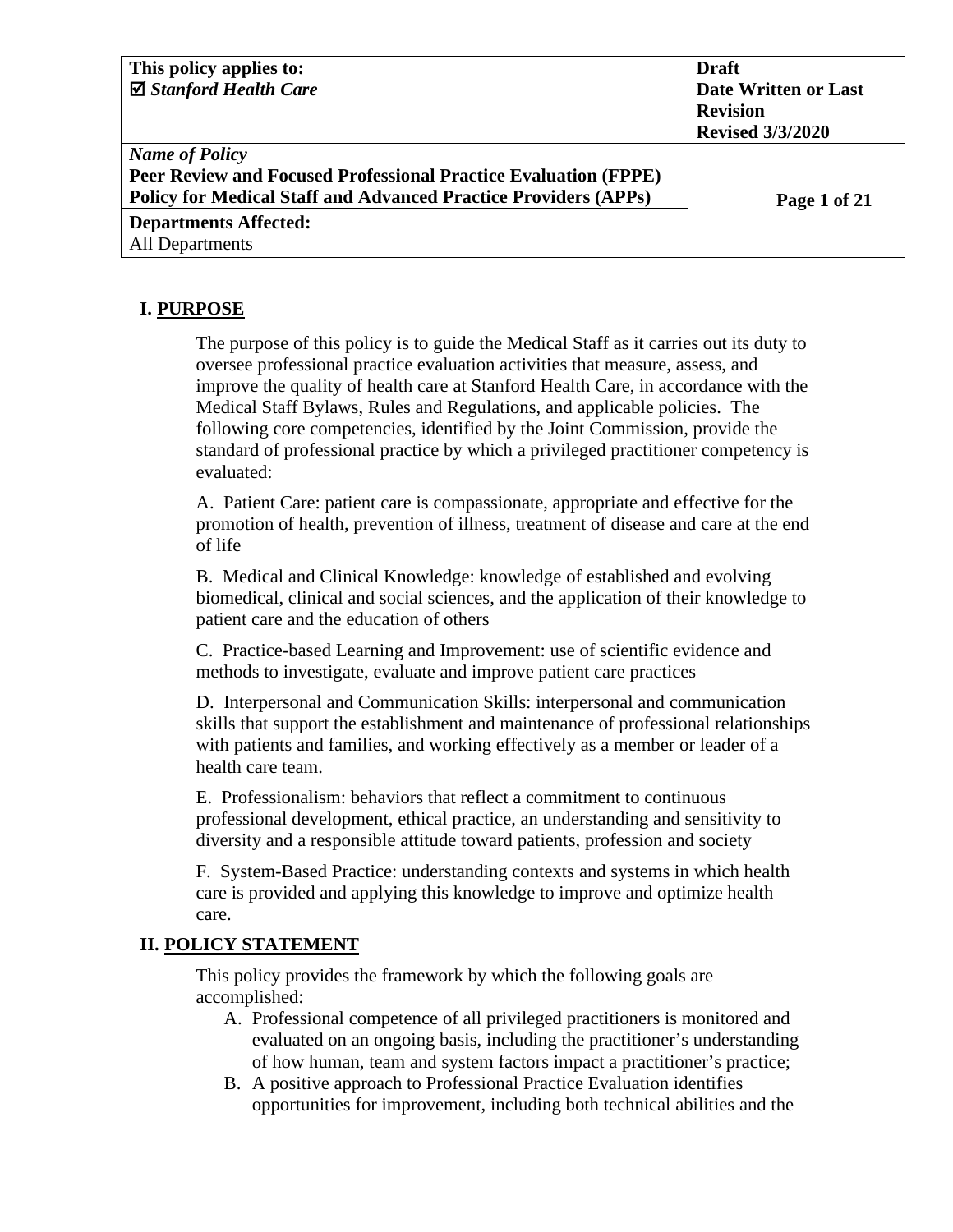| This policy applies to:                                                | <b>Draft</b>                |
|------------------------------------------------------------------------|-----------------------------|
| $\boxtimes$ Stanford Health Care                                       | <b>Date Written or Last</b> |
|                                                                        | <b>Revision</b>             |
|                                                                        | <b>Revised 3/3/2020</b>     |
| <b>Name of Policy</b>                                                  |                             |
| <b>Peer Review and Focused Professional Practice Evaluation (FPPE)</b> |                             |
| <b>Policy for Medical Staff and Advanced Practice Providers (APPs)</b> | Page 2 of 21                |
| <b>Departments Affected:</b>                                           |                             |
| All Departments                                                        |                             |

practitioner's behaviors that support teams and systems and mitigate his/her potential for human error;

C. Processes for professional practice evaluation are consistent, fair, and timely.

Each clinical service will have a mechanism for peer review operationalized through their Care Review Committee (CRC). The findings of the committees defined in this policy will be included in the information used to assess the quality of care of each practitioner at the time of reappointment to the Medical Staff and on an ongoing basis as appropriate.

The Care Improvement Committee (CIC) will supervise the work of the CRCs and adjudicate inter-CRC opinions and issues. The CIC will report to the Medical Executive Committee (MEC) annually. (See **Appendix A**).

This policy also applies to Advanced Practice Providers (APPs), including nurse practitioners, physician assistants, certified registered nurse anesthetists and clinical nurse specialists. These committees' findings will also be forwarded (with safeguards to ensure confidentiality of individual practitioners) to the appropriate venues for potential system improvements.

## **III. DEFINITIONS**

- A. **Care Improvement Committee** (CIC): designated as the parent CRC and is ultimately accountable to the Medical Executive Committee for oversight of the Professional Practice Evaluation processes of all clinical services.
- B. **Focused Professional Practice Evaluation** (FPPE): a time-limited process to evaluate the privilege-specific competency of individual practitioners upon:
	- 1. Initial appointment to the medical staff or granting of privileges;
	- 2. When privileged practitioners request new privileges; or
	- 3. When a professional competency concern arises. **Note:** See Initial Focused Professional Practice (IFPPE) Policy for 1 and 2 above.
- C. **Ongoing Professional Practice Evaluation** (OPPE): the routine monitoring of data metrics and core competencies for current medical staff members. **Note:** See Ongoing Professional Practice Evaluation (OPPE) Policy.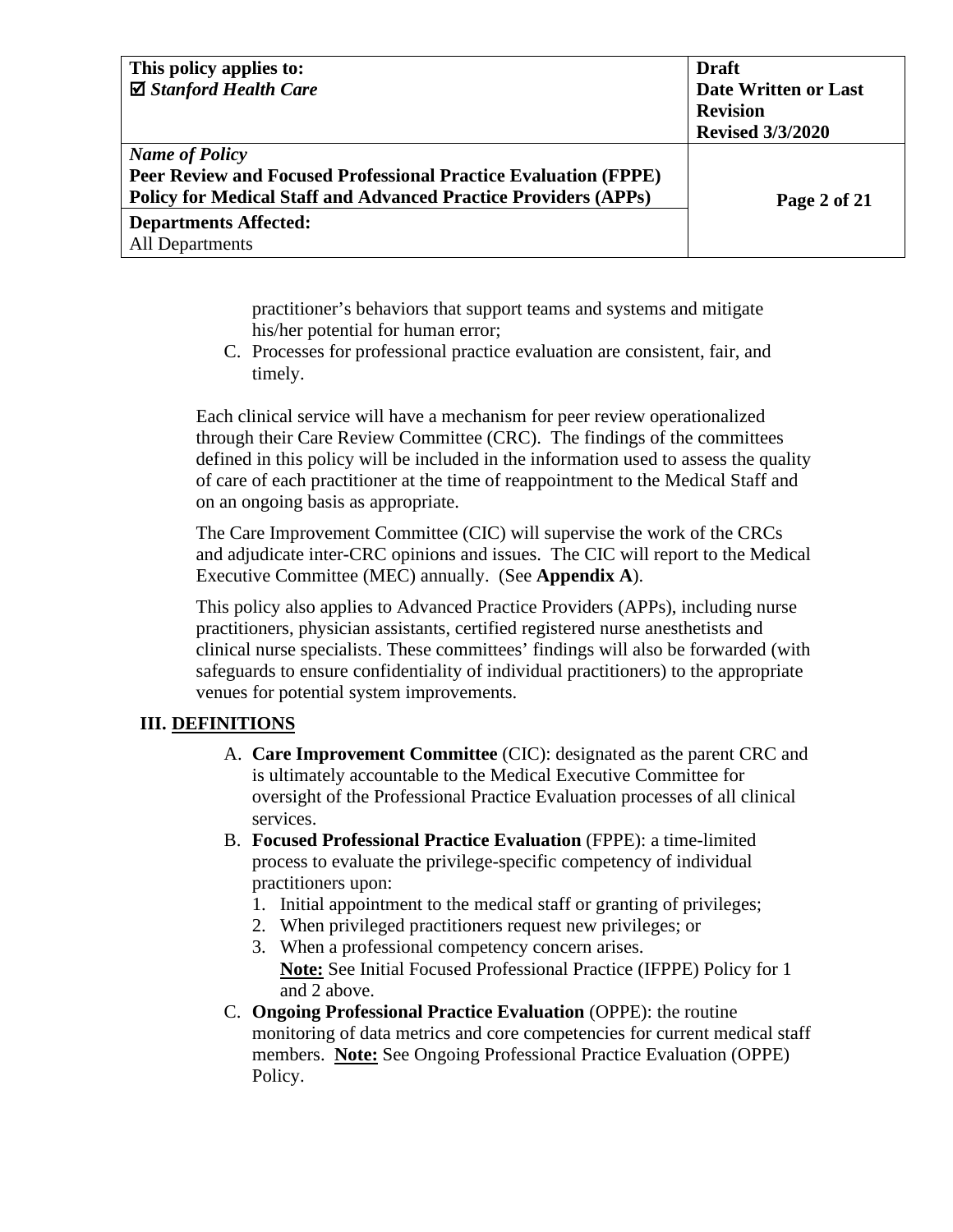| This policy applies to:                                                | <b>Draft</b>            |
|------------------------------------------------------------------------|-------------------------|
| $\boxtimes$ Stanford Health Care                                       | Date Written or Last    |
|                                                                        | <b>Revision</b>         |
|                                                                        | <b>Revised 3/3/2020</b> |
| <b>Name of Policy</b>                                                  |                         |
| <b>Peer Review and Focused Professional Practice Evaluation (FPPE)</b> |                         |
| <b>Policy for Medical Staff and Advanced Practice Providers (APPs)</b> | Page 3 of 21            |
| <b>Departments Affected:</b>                                           |                         |
| <b>All Departments</b>                                                 |                         |

- D. **Peer:** a practitioner with competencies equal to or greater than the practitioner whose practice is being reviewed.
- E. **Care Review:** conducted by the medical staff using its own members to perform review of professional competence of privileged practitioners for performance improvement and provision of safe and quality patient care.
- F. **Care Review Committee (CRC)**: any committee designated by the medical executive committee, medical staff bylaws, or medical staff policy, to conduct a review of privileged practitioner's professional practice utilizing FPPE, OPPE and other Professional Practice Evaluation processes. CRCs are subcommittees of the Care Improvement Committee.
- G. **Physician:** a doctor of medicine or osteopathy, dental surgery or dental medicine, or podiatric medicine licensed to practice in California.
- H. **Practitioner:** a person for whom the Medical Staff evaluates credentials and recommends clinical privileges.
- I. **Professional Behavior**: as defined in the Medical Staff Code of Professional Behavior Policy, a high standard of professional behavior, ethics, and integrity is expected of each individual member of the Medical Staff at SHC in order to promote an environment conducive to providing the highest quality of care.

## **IV. CARE REVIEW**

- A. Care Review is an activity structured to evaluate actual or potential harm to patients resulting from circumstances that include, but are not limited to:
	- 1. Failure to follow hospital or medical staff policy
	- 2. Behavior that detracts from optimal clinical team function
	- 3. Failure to comply with processes designed to reduce human errors, enhance clinical teams or strengthen care delivery processes and systems
	- 4. Unmet standards of care or care otherwise determined inappropriate
	- 5. Unexpected death or disability
	- 6. Referrals from a hospital or clinic, or committee
	- 7. Staff or patient/family requests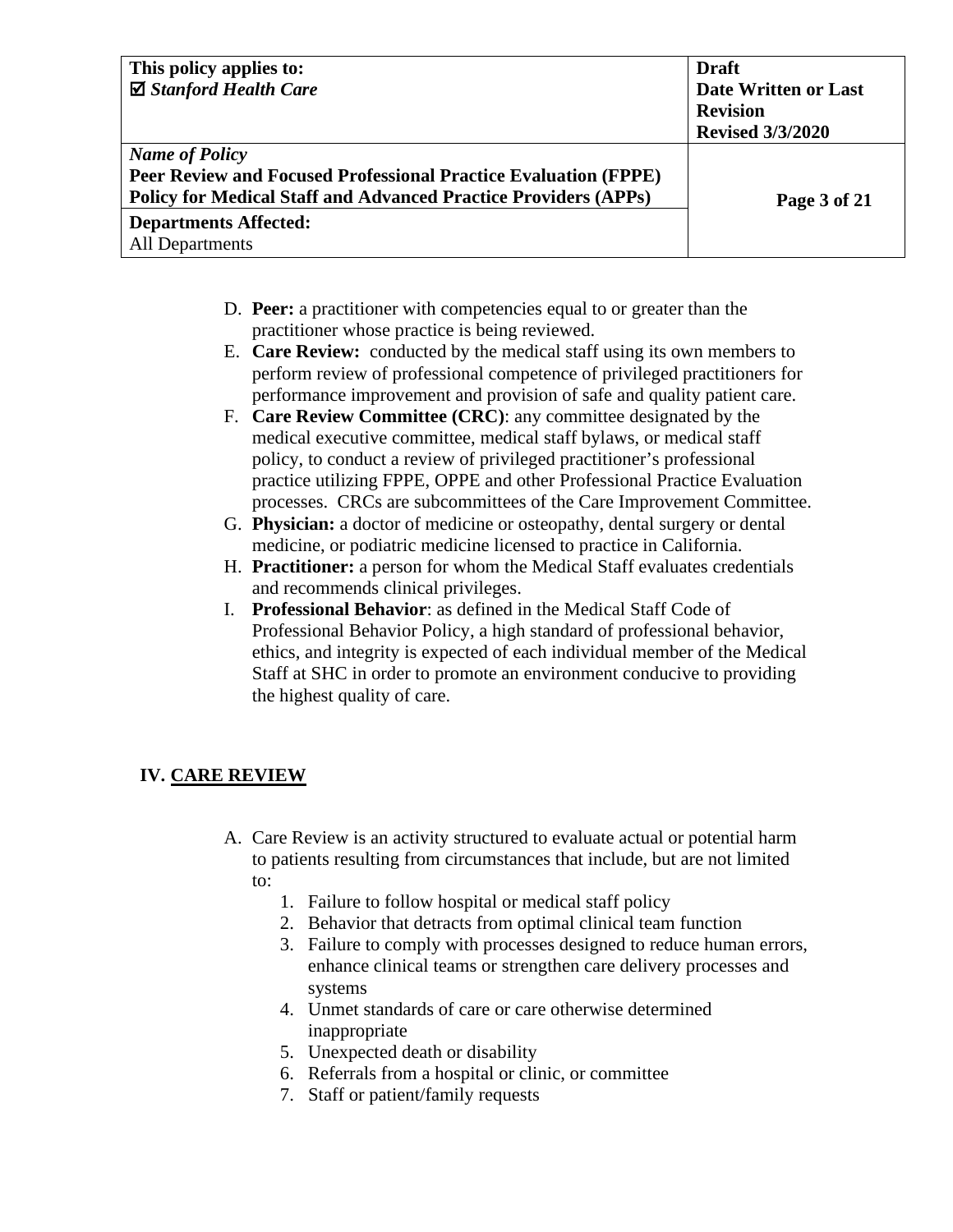| This policy applies to:                                                | <b>Draft</b>            |
|------------------------------------------------------------------------|-------------------------|
| $\boxtimes$ Stanford Health Care                                       | Date Written or Last    |
|                                                                        | <b>Revision</b>         |
|                                                                        | <b>Revised 3/3/2020</b> |
| <b>Name of Policy</b>                                                  |                         |
| <b>Peer Review and Focused Professional Practice Evaluation (FPPE)</b> |                         |
| <b>Policy for Medical Staff and Advanced Practice Providers (APPs)</b> | Page 4 of 21            |
| <b>Departments Affected:</b>                                           |                         |
| <b>All Departments</b>                                                 |                         |

- B. Care Review findings:
	- 1. May recommend enhancement of technical skills and/or training or coaching in communication, team participation, professionalism and the importance of systems that protect patients and mitigate the potential for practitioner human error.
	- 2. May lead to a focused professional practice evaluation (FFPE) for individual performance improvement; and
	- 3. Are included in the metrics reported in ongoing professional practice evaluations (OPPE).
- C. Care Review activity is a confidential, collegial activity.

## **V. CARE RATINGS**

A. Teams and Human Factors. Despite the enormous talents of our physicians and staff, adverse events do occur. Key to improvement is determining why an event occurred, which requires in depth analysis of the elements which affect individual and team performance. These can be characterized as Human and Team Factors and subclassified as follows:

- 1. Competency
- 2. Consciousness
- 3. Communication and Information Processing
- 4. Critical Thinking

B. Systems and Processes Factors. Understanding the impact of the environment in which individuals and teams perform and identifying processes and systems that contribute to an adverse event is also important to improvement. These factors can be characterized as Systems and Processes Factors and subclassified as follows:

1. Structure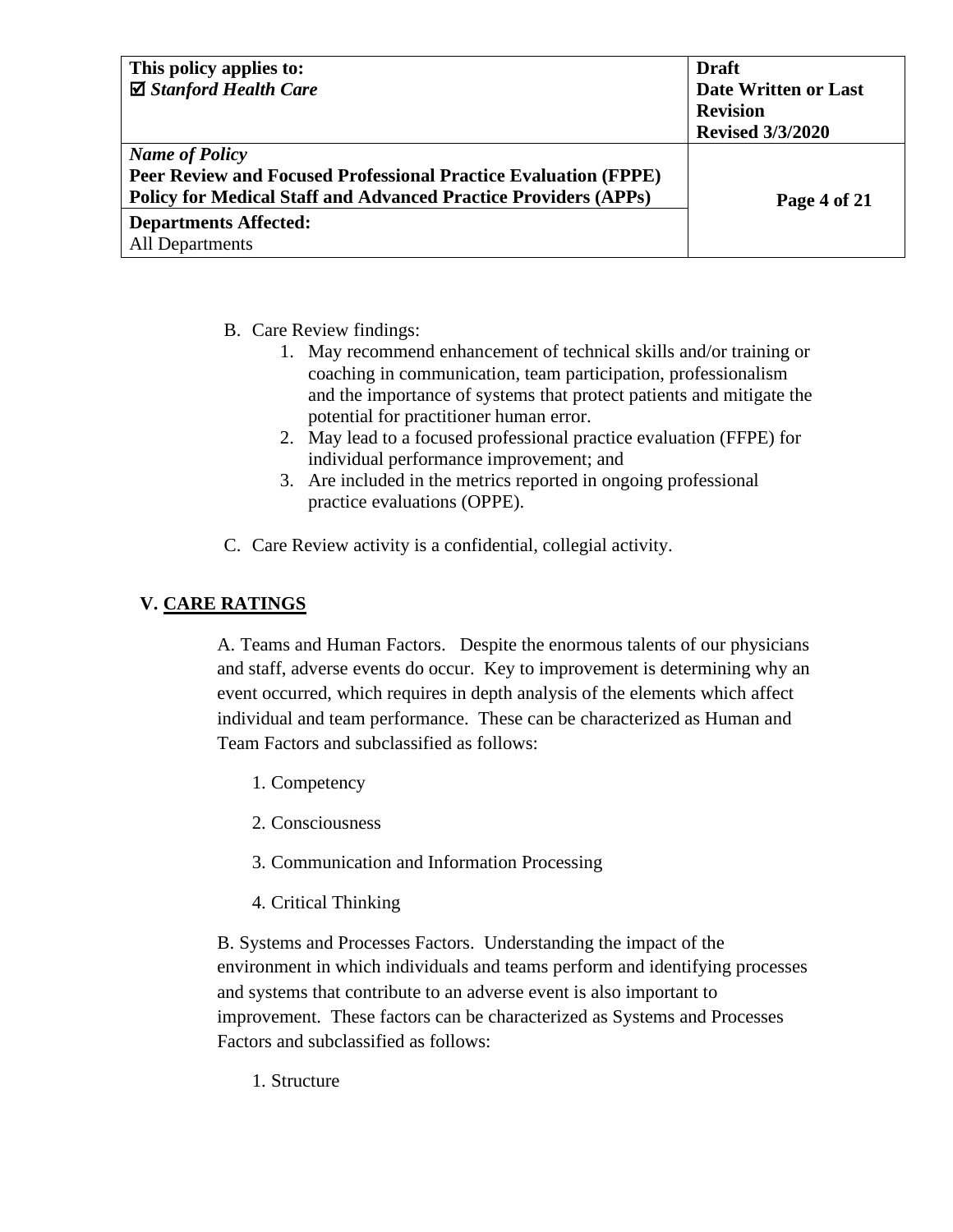| This policy applies to:                                                | <b>Draft</b>            |
|------------------------------------------------------------------------|-------------------------|
| ⊠ Stanford Health Care                                                 | Date Written or Last    |
|                                                                        | <b>Revision</b>         |
|                                                                        | <b>Revised 3/3/2020</b> |
| <b>Name of Policy</b>                                                  |                         |
| <b>Peer Review and Focused Professional Practice Evaluation (FPPE)</b> |                         |
| <b>Policy for Medical Staff and Advanced Practice Providers (APPs)</b> | Page 5 of 21            |
| <b>Departments Affected:</b>                                           |                         |
| <b>All Departments</b>                                                 |                         |

- 2. Culture
- 3. Process
- 4. Policies and Procedures
- 5. Technology and Environment

C. The complete Taxonomy of Human and Team Factors, and Systems and Processes Factors can be found in **Appendix B**.

### **VI. CARE REVIEW PROCESS/PROCEDURE**

A. An overview of the process can be found in **Appendix C**.

B. Individual Case Reviews:

1. Cases for individual case review will be based on individual CRC selection and may be identified by:

> a) Review indicators: each CRC identifies relevant indicators for its divisions and/or services. Cases will be pre-screened by the CRC Quality liaison from Quality, Patient Safety, and Effectiveness (QPSED) and applicable cases will be presented to the CRC chair or designee and a second CRC member for screening.

b) Case referrals identified by:

- (1) SAFE reports
- (2) Patient/family complaints
- (3) Sentinel/adverse events
- (4) Regulatory agencies
- (5) Practitioners
- (6) Morbidity and Mortality conferences
- (7) Risk Management

2. Individual case reviews may also be performed when a threshold for an indicator is exceeded.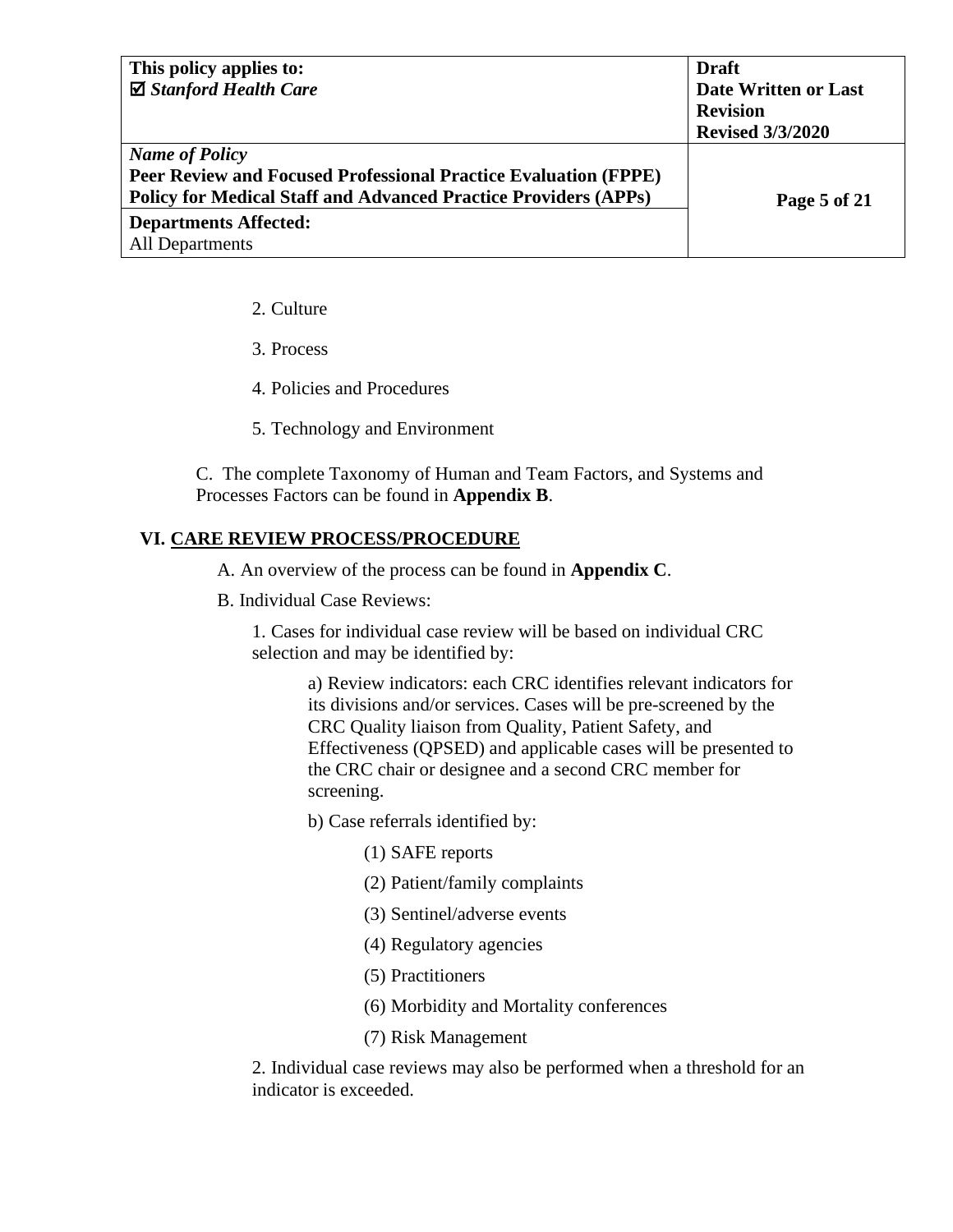| This policy applies to:                                                | <b>Draft</b>            |
|------------------------------------------------------------------------|-------------------------|
| $\boxtimes$ Stanford Health Care                                       | Date Written or Last    |
|                                                                        | <b>Revision</b>         |
|                                                                        | <b>Revised 3/3/2020</b> |
| <b>Name of Policy</b>                                                  |                         |
| Peer Review and Focused Professional Practice Evaluation (FPPE)        |                         |
| <b>Policy for Medical Staff and Advanced Practice Providers (APPs)</b> | Page 6 of 21            |
| <b>Departments Affected:</b>                                           |                         |
| All Departments                                                        |                         |

C. Indications for Focused Professional Practice Evaluation (FPPE)

1. Any single egregious or sentinel event, as judged by the relevant CRC, CIC, Service Chief, APP Administrator, MEC or Chief of Staff may be referred to the CIC for consideration of a FPPE.

2. When indicator thresholds are exceeded within the agreed upon time:

a) The gross number of cases involving a provider exceeds a threshold for concern as determined by the relevant CRC or in consultation with the CIC.

b) An indicator exceeds a threshold as determined by the CRC. However, exceeding those indicators does not result in automatic referral to CIC for consideration of FPPE. The CRC will consider whether referral is indicated based on the individual circumstances. FPPEs are personalized and individualized to the specific physician and the present issues. The CIC or the specific CRC delegated by the CIC identifies a timeframe and individualized plan for the completion of the FPPE process, monitors the physician's compliance with the process, and communicates directly with the physician regarding the expectations and timeline.

3. Upon referral, the CIC will determine whether FPPE is warranted.

D. Care Review Process

1. CRC-specific metrics will be utilized for case identification on an ongoing basis. These metrics will include CRC aggregate rates such as mortality, complications, Patient Safety Indicators and others. Identified cases may undergo screening or full review as determined by the CRC chair or designee. If the CRC chair is the attributed provider, the co-chair or designee will screen the case. All cases will initially be blinded to minimize bias.

2. Those cases not selected for presentation will be compiled along with a brief reason for referral and submitted to the CRC membership for review. A CRC member may propose review of a non-selected case which, upon approval by a simple majority of the voting membership of the committee, will necessitate review at the next meeting.

3. Each case for review will be assigned to an appropriate CRC member for presentation to the committee.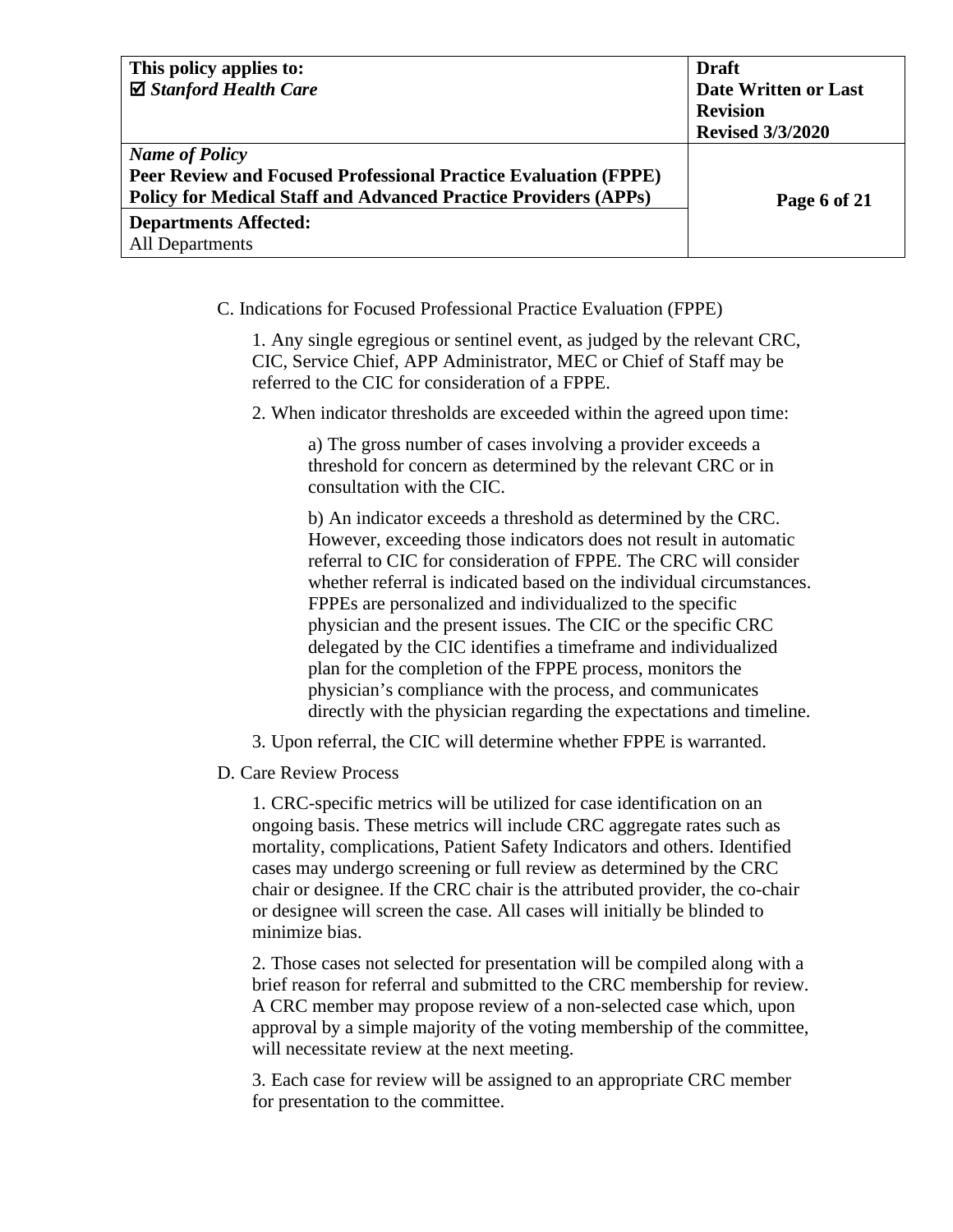| This policy applies to:                                                | <b>Draft</b>            |
|------------------------------------------------------------------------|-------------------------|
| $\boxtimes$ Stanford Health Care                                       | Date Written or Last    |
|                                                                        | <b>Revision</b>         |
|                                                                        | <b>Revised 3/3/2020</b> |
| <b>Name of Policy</b>                                                  |                         |
| <b>Peer Review and Focused Professional Practice Evaluation (FPPE)</b> |                         |
| <b>Policy for Medical Staff and Advanced Practice Providers (APPs)</b> | Page 7 of 21            |
| <b>Departments Affected:</b>                                           |                         |
| All Departments                                                        |                         |

4. Additional review will be performed based on individual CRC thresholds. After analysis, the CRC can recommend the following:

- a) No Further Action
- b) Invited Review
- c) Referral to the appropriate Quality Council
- d) Referral to the Patient Safety Committee
- e) Referral to Other Committees

#### f) FPPE

5. The attending physician(s) and APP(s) identified in a case for invited review will be notified and invited to attend the CRC meeting and/or submit their written perspectives of the case.

6. The assigned reviewer will review the medical record. The reviewer may recommend that further information be obtained before further committee review. If the provider is an APP, an APP Administrator and at least one peer APP will review the case and be in attendance during the CRC meeting.

7. The reviewer will present the case to the committee and, if applicable, the attending physician(s) or APP(s) involved in the case may provide additional information.

8. If the attending physician(s) or APP(s) did not attend the meeting and further information is needed, the attending physician(s) or APP(s) will be asked to respond in writing or in person at the next CRC meeting.

9. The CRC will classify the adverse event according to the Human and Team Factors/Systems and Processes Taxonomy. The attending physician(s) and APP(s) may participate in the classification process and case discussion at the discretion of the CRC chair. In cases when the provider is an APP, the APP Administrator and the peer APP(s) will also participate in the classification process. In the rare situation that the adverse event cannot be classified according to the taxonomy, the event will be adjudicated as "No Factors Identified".

10. Decisions of the CRC will be determined by simple majority vote.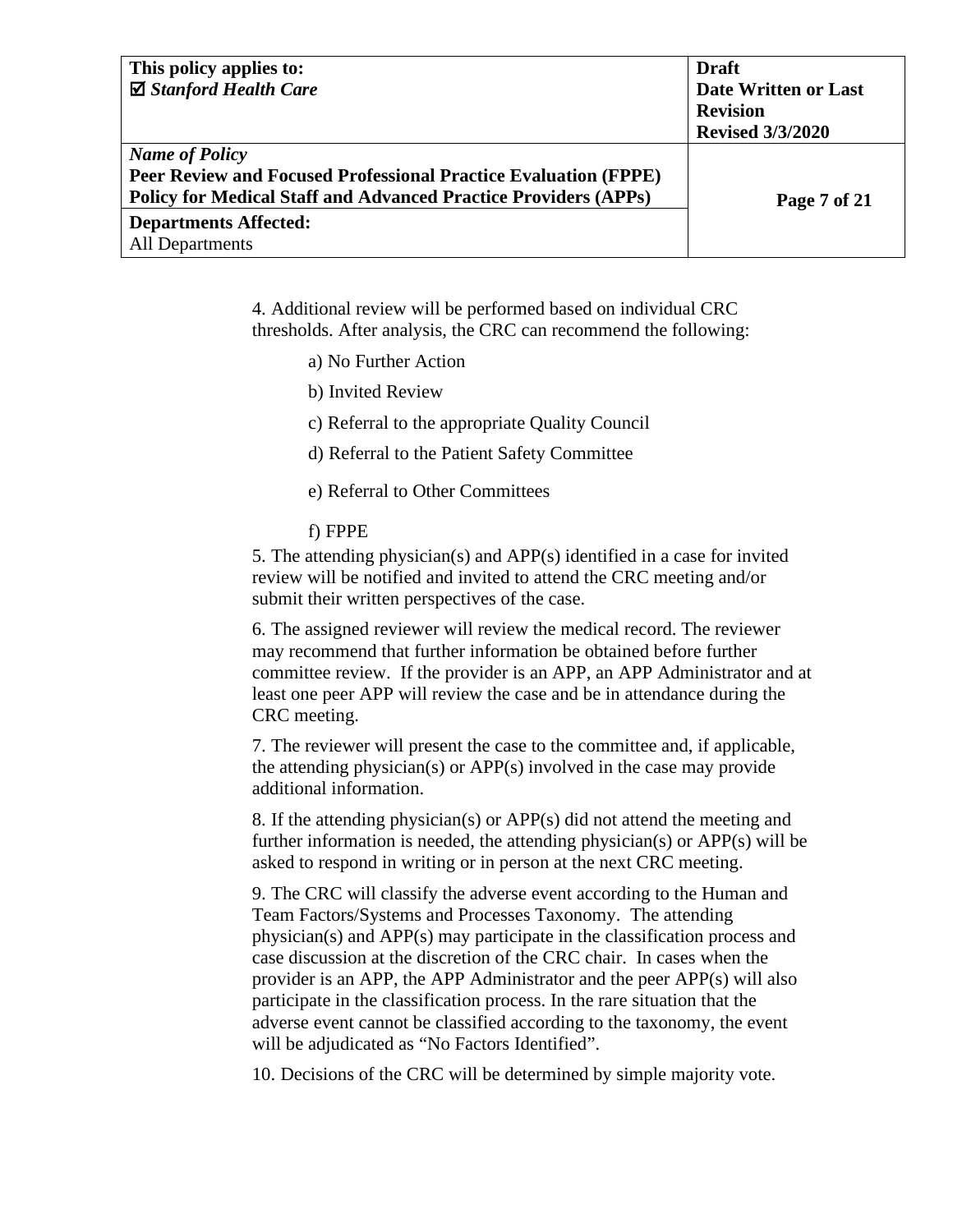| This policy applies to:                                                | <b>Draft</b>                |
|------------------------------------------------------------------------|-----------------------------|
| $\boxtimes$ Stanford Health Care                                       | <b>Date Written or Last</b> |
|                                                                        | <b>Revision</b>             |
|                                                                        | <b>Revised 3/3/2020</b>     |
| <b>Name of Policy</b>                                                  |                             |
| Peer Review and Focused Professional Practice Evaluation (FPPE)        |                             |
| <b>Policy for Medical Staff and Advanced Practice Providers (APPs)</b> | Page 8 of 21                |
| <b>Departments Affected:</b>                                           |                             |
| All Departments                                                        |                             |

11. The attending physician(s), APP or other licensed independent practitioner will be notified in writing of the outcome. The applicable Service Chief will be copied on same.

12. If a practitioner disagrees with any finding of the CRC, he or she may submit written comments that will be filed with the committee's findings, and may make an appeal to the CRC regarding the decision.

13. If corrective action is recommended by the CRC and the practitioner disagrees, the case will be referred to the CIC. In such a case, one member of the CIC or a designee will be asked to review the case.

14. If one CRC disagrees with the decision of another CRC on an issue that is of concern to both committees, that issue may be referred to the CIC.

15. All recommended coaching, education, or other corrective measures will be conveyed to the practitioner by the CRC Chair and will be tracked by the quality liaison and the results will be reported to the CRC and Chief of Staff.

16. Any corrective measures beyond counseling recommended and accepted at the CRC level will be reported to the CIC before and after completion of those measures.

17. Care provided by resident physicians will be attributed to the attending/supervising physician during the evaluation and rating process. However, concerns about house officer performance issues will be referred to the appropriate Program Director for that particular residency program, as will any process issues relating to house officer supervision. The Program Director will be asked to provide feedback to the quality liaison and/or the CIC directly as to the results of any such referrals.

E. Reliability and Consistency of the Review Process

1. Care Review will be conducted in a manner that is objective, equitable, and consistent.

2. The CIC will monitor reliability and consistency of each CRC based on semiannual activity reports submitted to the CIC and will in turn report its findings to the MEC at least annually.

F. Participants in the Review Process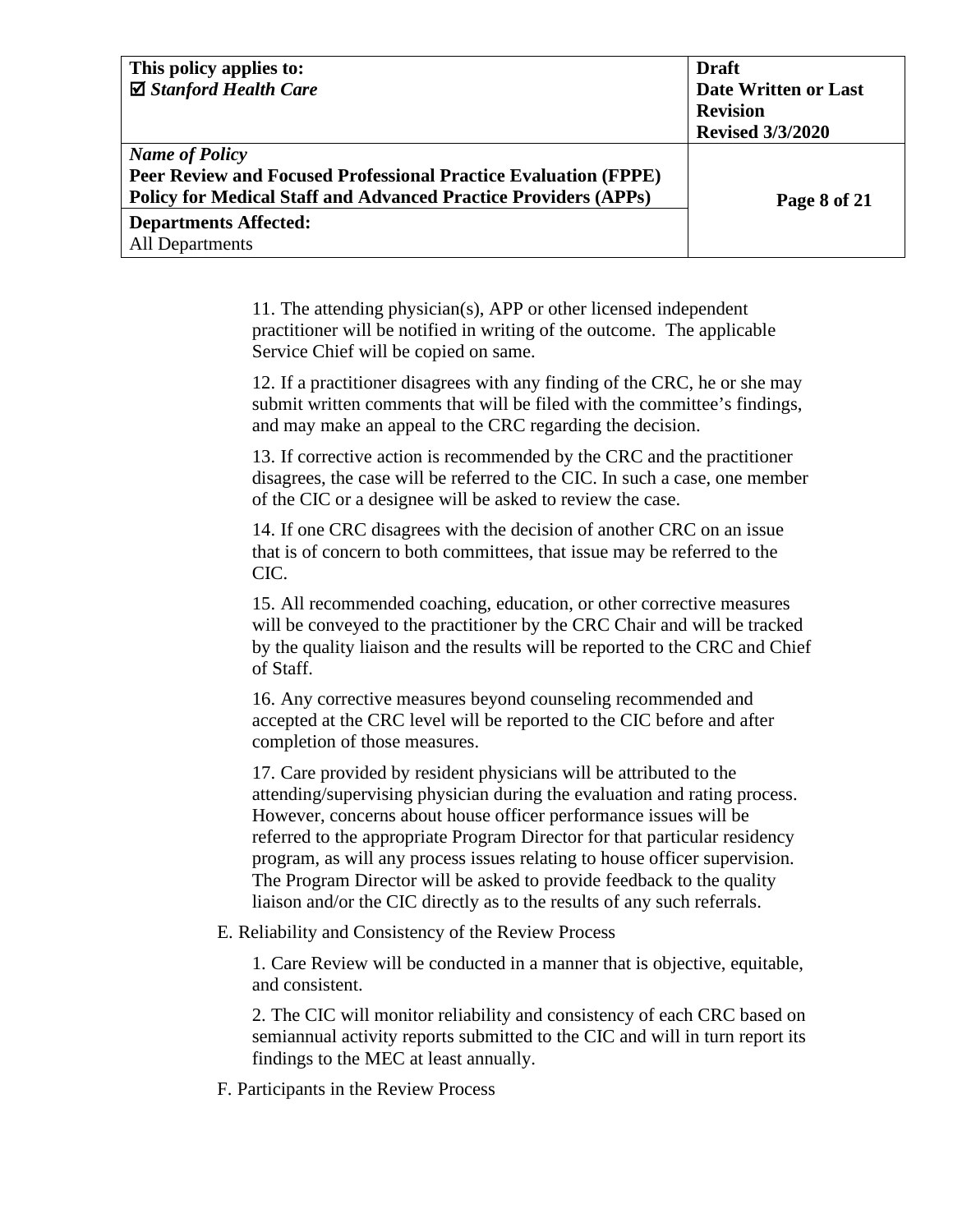| This policy applies to:                                                | <b>Draft</b>            |
|------------------------------------------------------------------------|-------------------------|
| ⊠ Stanford Health Care                                                 | Date Written or Last    |
|                                                                        | <b>Revision</b>         |
|                                                                        | <b>Revised 3/3/2020</b> |
| <b>Name of Policy</b>                                                  |                         |
| Peer Review and Focused Professional Practice Evaluation (FPPE)        |                         |
| <b>Policy for Medical Staff and Advanced Practice Providers (APPs)</b> | Page 9 of 21            |
| <b>Departments Affected:</b>                                           |                         |
| All Departments                                                        |                         |

1. CRC members will normally be recommended by the Service Chief(s), subject to review and acceptance by the CIC and Chief of Staff. CIC membership is described in the Medical Staff Bylaws. Every CRC must include at least three active Medical Staff members in good standing.

2. Services that have a substantial population of patients who have community attending physicians should have at least one community attending physician as a committee member.

3. The Service Chief(s) will consider rotation of members at least once every three years, or membership may be extended

4. The CRC chairs will be appointed by the Service Chief(s) with the approval of the Chief of Staff, CIC and MEC.

5. A quality liaison from the QPSED will be assigned to support the CRCs.

6. Service Chiefs are encouraged to appoint resident physicians as nonvoting members of CRCs.

7. Support staff and APPs will participate in the review process as deemed appropriate based on their job responsibilities.

#### G. Case Review Time Frames

1. The case reviews will be conducted by the CRCs in a timely manner. The goal is for routine cases to be completed as quickly as possible and within 120 days from the referral date. This requires committee meetings at least quarterly.

2. Complex cases may require additional review time beyond 120 days. The status of complex cases will be monitored by the quality and the practitioners involved will be kept apprised of the process. A complex case may be one in which multiple services are involved, or one that prompts external review.

3. Cases requiring a response to an external agency (e.g. The Joint Commission (TJC), Centers Medicare Medicaid Services (CMS), insurance agencies, etc.) may need an expedited review process:

> a) The case will be sent to the CRC chair to be screened and assigned to a physician reviewer (and/or to an APP reviewer if the provider is an APP).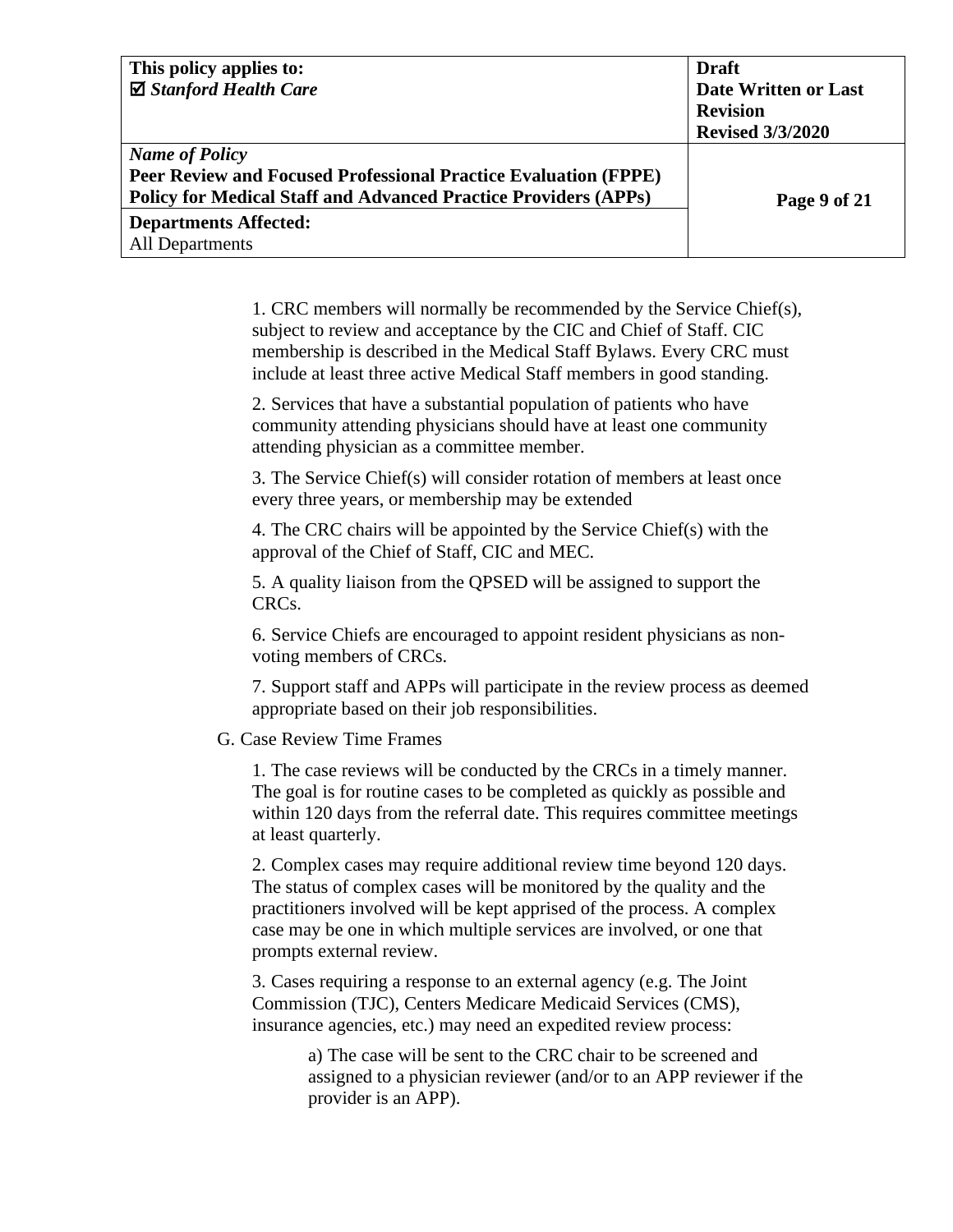| This policy applies to:                                                | <b>Draft</b>            |
|------------------------------------------------------------------------|-------------------------|
| $\boxtimes$ Stanford Health Care                                       | Date Written or Last    |
|                                                                        | <b>Revision</b>         |
|                                                                        | <b>Revised 3/3/2020</b> |
| <b>Name of Policy</b>                                                  |                         |
| <b>Peer Review and Focused Professional Practice Evaluation (FPPE)</b> |                         |
| <b>Policy for Medical Staff and Advanced Practice Providers (APPs)</b> | Page 10 of 21           |
| <b>Departments Affected:</b>                                           |                         |
| <b>All Departments</b>                                                 |                         |

b) If possible, an *ad hoc* CRC meeting will be scheduled to accommodate the deadline. If an *ad hoc* meeting is not feasible, the following steps will take place:

> (1) A physician reviewer will provide a written response within the allotted time frame that addresses the questions asked by the referring agency, if applicable.

(2) The CRC chair will review the response and if sufficient, send it to the QPSED liaison.

(3) The QPSED liaison will forward the response to the requesting department/body for submission.

(4) If applicable, the case may proceed with a full CRC review at the next scheduled meeting.

### H. Oversight and Reporting

1. Direct oversight of the care review process is delegated by the MEC to the CIC.

2. The CIC will meet regularly to review the findings of the CRCs.

3. The CIC will report to the MEC at least annually.

4. The CRC activities will be reported to the MEC semi-annually by the QPSED.

## **VII. EXTERNAL REVIEW**

A. A person or body responsible for overseeing Care Review may request the services of a peer who is not a member of the medical staff for any reason, including, but not limited to:

- 1. when no peer on the medical staff has sufficient expertise to evaluate a practitioner's competence;
- 2. peers on the medical staff have conflicts of interest that could be reasonably perceived as affecting the objectivity of their review; or
- 3. internal review has produced ambiguous, inconclusive, or conflicting results.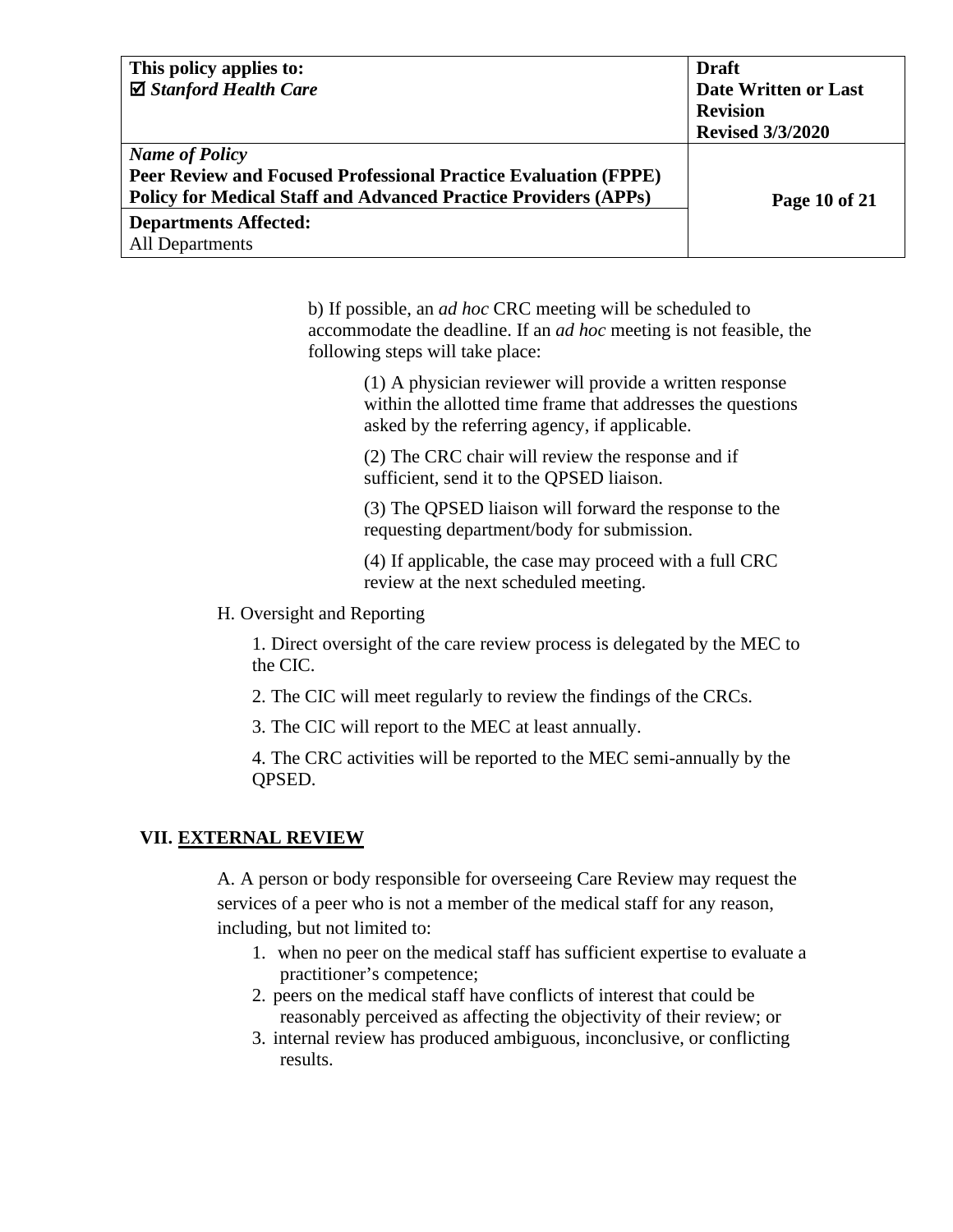| This policy applies to:                                                | <b>Draft</b>            |
|------------------------------------------------------------------------|-------------------------|
| $\boxtimes$ Stanford Health Care                                       | Date Written or Last    |
|                                                                        | <b>Revision</b>         |
|                                                                        | <b>Revised 3/3/2020</b> |
| <b>Name of Policy</b>                                                  |                         |
| <b>Peer Review and Focused Professional Practice Evaluation (FPPE)</b> |                         |
| <b>Policy for Medical Staff and Advanced Practice Providers (APPs)</b> | Page 11 of 21           |
| <b>Departments Affected:</b>                                           |                         |
| <b>All Departments</b>                                                 |                         |

B. The body/committee authorizing the external review will determine the process for, and communication of, that review.

C. The Chief of Staff will inform the MEC when there is a request for external FPPE. Input from the relevant Service Chief, as well as the practitioner being reviewed, should be solicited and considered prior to engaging external evaluation, when appropriate.

## **VIII. FOCUSED PROFESSIONAL PRACTICE EVALUATION (FPPE)**

A. An overview of the FPPE process can be found in **Appendix D**.

B. A FPPE is a systematic, time-limited process for evaluating an individual practitioner's competence to perform the clinical privileges granted to them. FPPEs occur under the oversight of the Service Chief (or designee, applicable PPEC), and Medical Staff Services Department as applicable, when the following occurs:

1. Initial or expanded privileges are granted.

2. A question arises as to a practitioner's ability to competently exercise the privileges granted to them.

3. Data indicating an incident or pattern in a practitioner's practice raises a question as to the practitioner's ability to competently exercise the privileges granted to them.

4. Results of any Professional Practice Evaluation activity indicate the need for performance improvement.

C. A physician specific focused professional practice evaluation may be requested by the Chief Medical Officer (CMO), Chief of Staff (COS), service or section head, medical director, Credentials and Privileges Committee, or Care Review Committee.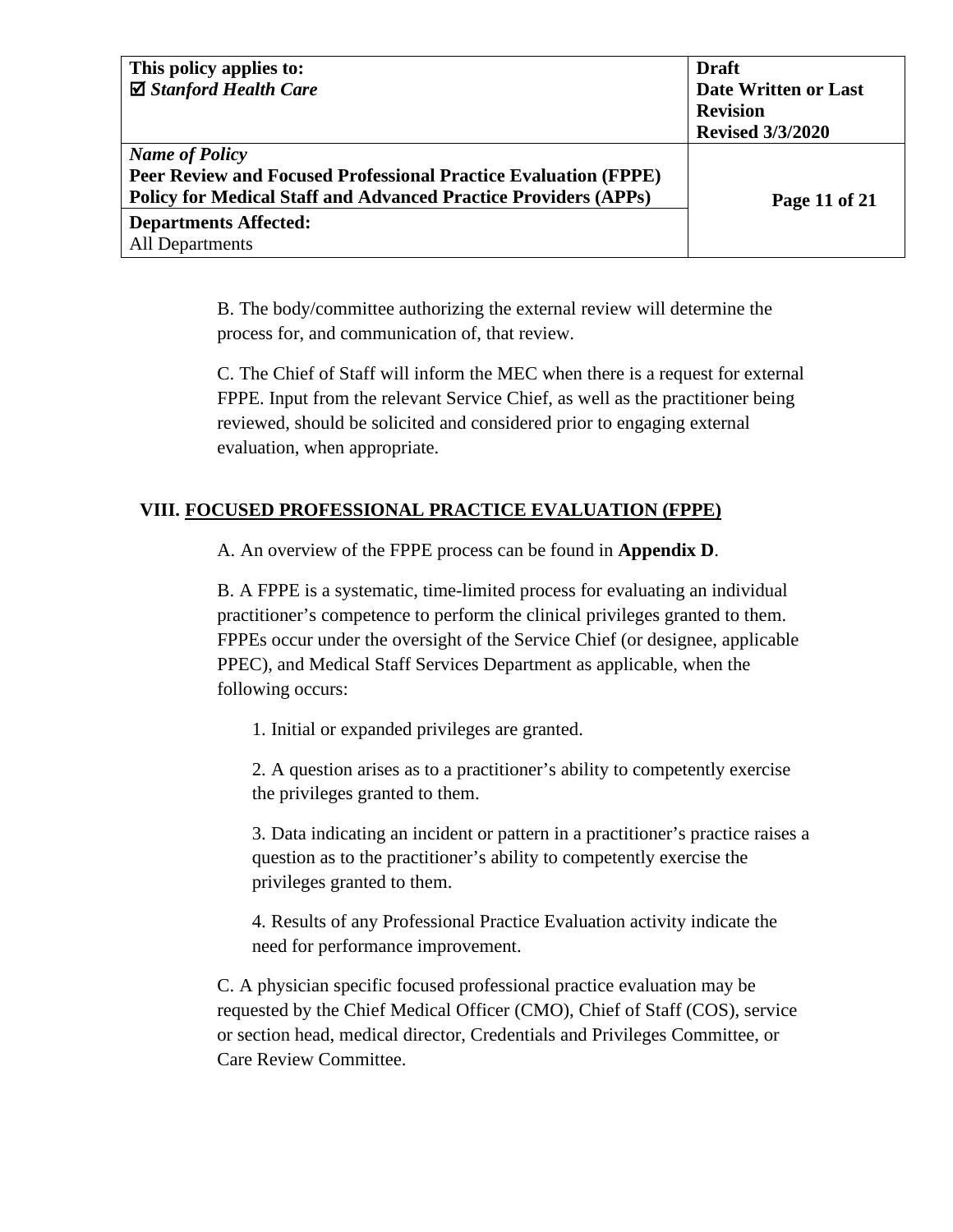| This policy applies to:                                                | <b>Draft</b>            |
|------------------------------------------------------------------------|-------------------------|
| $\boxtimes$ Stanford Health Care                                       | Date Written or Last    |
|                                                                        | <b>Revision</b>         |
|                                                                        | <b>Revised 3/3/2020</b> |
| <b>Name of Policy</b>                                                  |                         |
| <b>Peer Review and Focused Professional Practice Evaluation (FPPE)</b> |                         |
| <b>Policy for Medical Staff and Advanced Practice Providers (APPs)</b> | Page 12 of 21           |
| <b>Departments Affected:</b>                                           |                         |
| <b>All Departments</b>                                                 |                         |

D. It must be approved by the Care Improvement Committee. Insofar as Medical Board/Data Bank/ reporting requirements are concerned, it should be considered an investigation.

E. The Chief of Staff, or designee, with the assistance of the Service/Section Chief of the service in which the practitioner practices, and with the assistance of the Credentials and Privileges Committee is responsible for overseeing the practitioner for the FPPE period and making recommendations on their competency to exercise the privileges granted. Focused evaluations will specify the competency being evaluated and identify performance indicators to measure improvement. The following methods of evaluation may be used:

- 1. Personal observation
- 2. Chart review
- 3. Interviews with colleagues and peers
- 4. Simulation
- 5. Other approaches determined appropriate by the applicable PPEC

F. Following completion of the FPPE, results will be reported to the Care Improvement Committee.

#### G. Conflict of Interest

1. A member of the Medical Staff asked to perform a professional practice evaluation has a conflict of interest if, for example, he or she might not be able to render an unbiased opinion due to either involvement in the patient's care or holds a relationship with the practitioner as a direct competitor or partner.

2. It is the individual reviewer's obligation to disclose any potential conflict. The CRC chair's determination will prevail in any disagreement regarding the existence of conflict.

3. Procedures for addressing potential conflicts of interest are outlined in the "Conflict of Interest for Medical Staff" policy.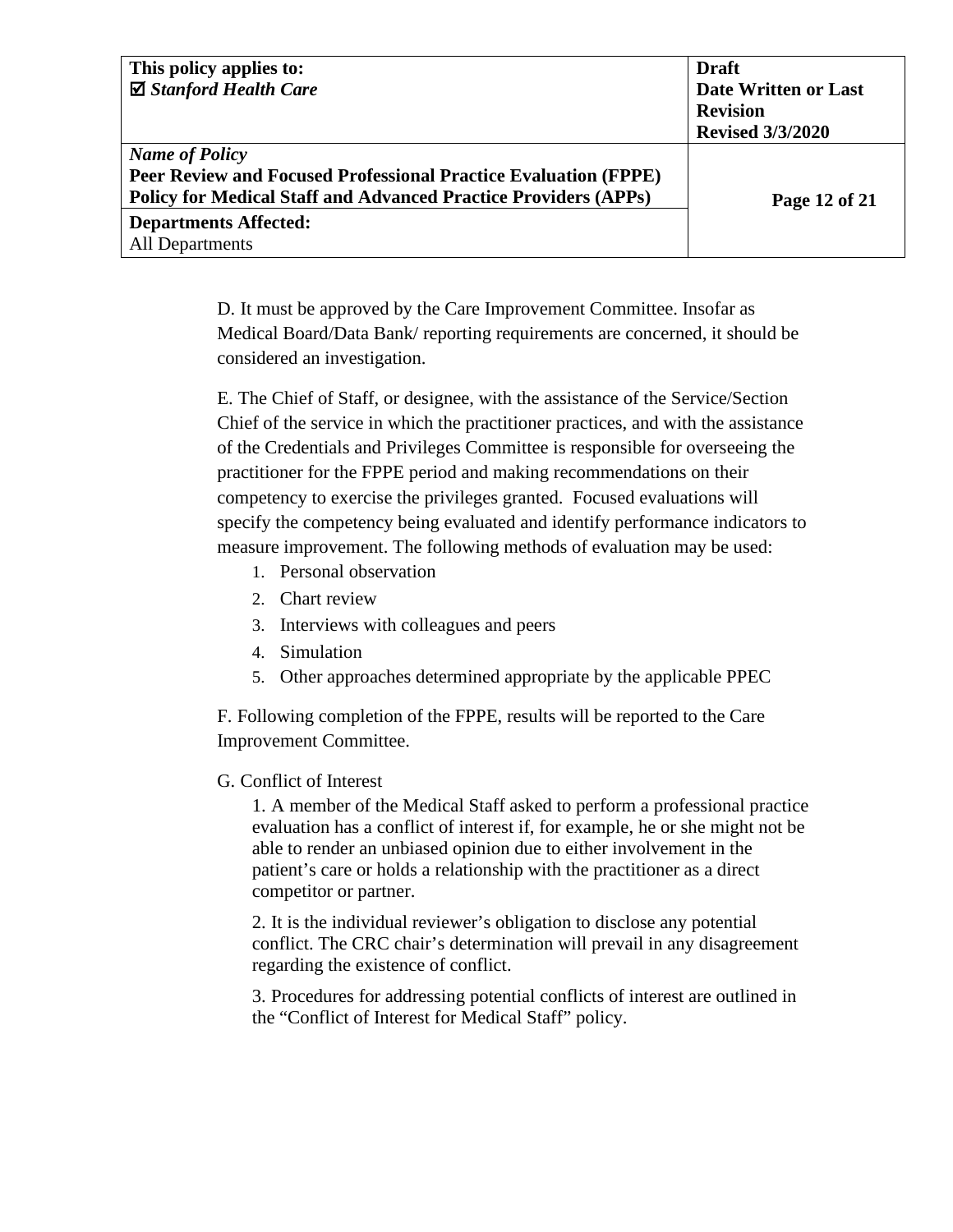| This policy applies to:                                                | <b>Draft</b>            |
|------------------------------------------------------------------------|-------------------------|
| $\boxtimes$ Stanford Health Care                                       | Date Written or Last    |
|                                                                        | <b>Revision</b>         |
|                                                                        | <b>Revised 3/3/2020</b> |
| <b>Name of Policy</b>                                                  |                         |
| <b>Peer Review and Focused Professional Practice Evaluation (FPPE)</b> |                         |
| <b>Policy for Medical Staff and Advanced Practice Providers (APPs)</b> | Page 13 of 21           |
| <b>Departments Affected:</b>                                           |                         |
| All Departments                                                        |                         |

## **IX. ADVANCED PRACTICE PROVIDERS**

Professional practice evaluation of non-physician practitioners granted Advanced Practice Provider (APP) status by the medical staff and hospital board is conducted in the same manner as the professional practice evaluation of physicians as applicable to the licensing/certification of the APP. The input of the Executive Director of Advanced Practice will be sought if needed.

## **X. CONFIDENTIALITY OF REVIEW ACTIVITIES AND MATERIALS**

A. All activities carried out under this Policy are authorized by the Health Care Quality Improvement Act of 1986, codified at 42 U.S.C. § 11111, et seq., or California Evidence Code, § 1157, or both, and are subject to the provisions of the medical staff bylaws and applicable policies of the medical staff (**Appendix E**).

B. E-mail communication of confidential OPPE proceedings or documentation should generally be encrypted and any communication containing Protected Health Information (PHI) must be encrypted. Communications should be labeled as protected information using the following designation or similar language: CONFIDENTIAL Information: This information is protected by California Evidence Code Section 1157.

C. Practitioners and committees participating in the OPPE/FPPE processes must not disclose what transpired in their meetings except to the extent necessary to carry out one or more purposes of the process.

D. All minutes, documents and information received or produced under this Policy are confidential Medical Staff materials protected by California Evidence Code Section 1157 and other applicable law. Documents should be labeled as confidential, but such labeling is not required for the confidentiality protections to apply.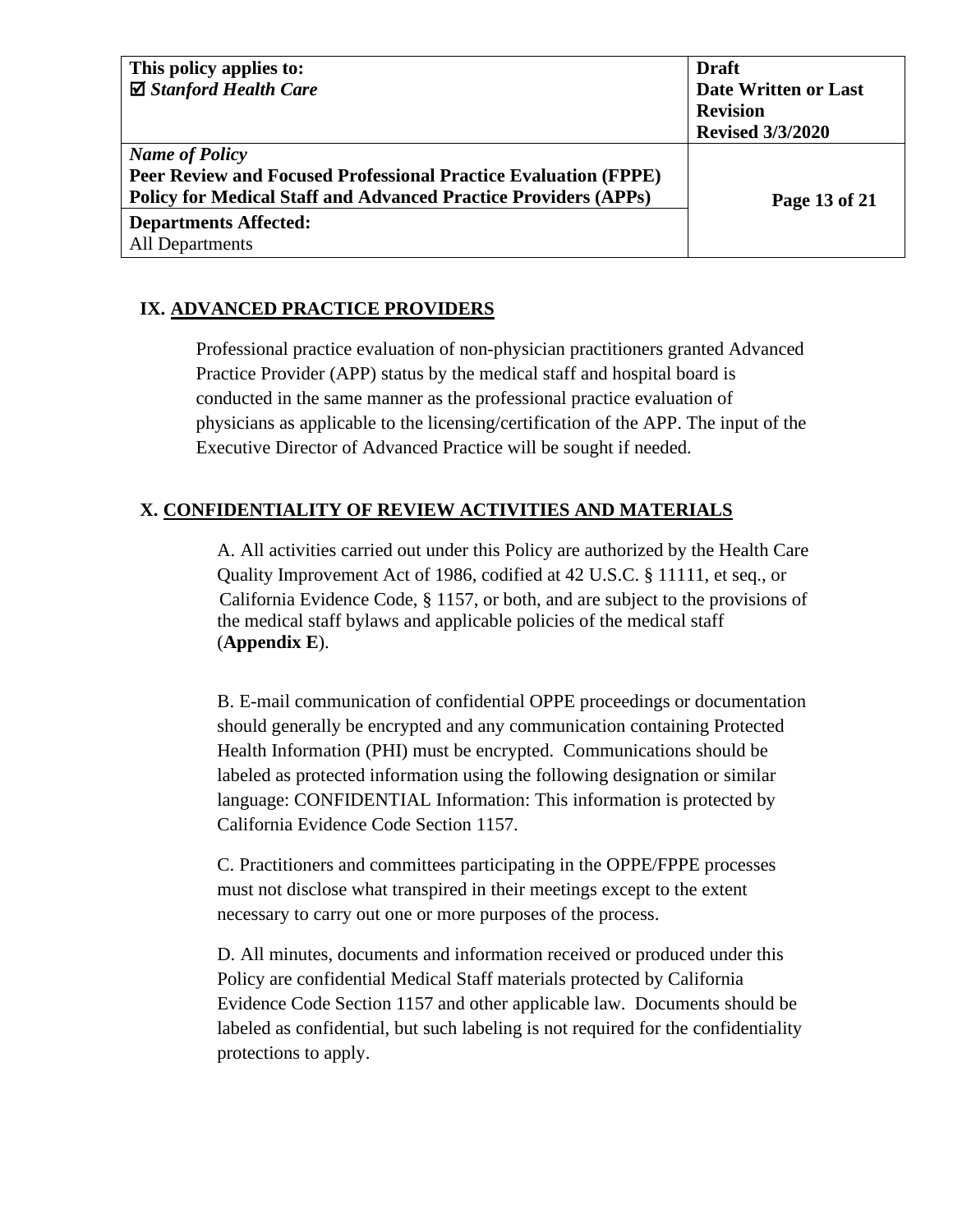| This policy applies to:                                                | <b>Draft</b>            |
|------------------------------------------------------------------------|-------------------------|
| $\boxtimes$ Stanford Health Care                                       | Date Written or Last    |
|                                                                        | <b>Revision</b>         |
|                                                                        | <b>Revised 3/3/2020</b> |
| <b>Name of Policy</b>                                                  |                         |
| <b>Peer Review and Focused Professional Practice Evaluation (FPPE)</b> |                         |
| <b>Policy for Medical Staff and Advanced Practice Providers (APPs)</b> | Page 14 of 21           |
| <b>Departments Affected:</b>                                           |                         |
| All Departments                                                        |                         |

E. Access to confidential material. Those authorized to have access to Review Organization materials include the following:

- 1. Members of the administrative staff who need access to the information in order to perform their functions.
- 2. Consultants, attorneys, or other professionals engaged by the Hospital to the extent necessary for them to assist in performing its function.
- 3. Representatives of regulatory or accreditation agencies who are entitled by law to have access to the information.
- 4. A practitioner does not have a right to access to materials, including materials related to the practitioner's own practice, except as authorized by law or as provided for in the Medical Staff Bylaws.

## **XI. Related Documents**

1. Medical Staff Bylaws, Rules and Regulations, and Policies of the Medical Staff

- 2. Ongoing Professional Practice Evaluation (OPPE) policy
- 3. Initial Focused Professional Practice Evaluation (IFPPE) policy
- 4. Administrative Policy Manual
- 5. Joint Commission Accreditation Standards: Medical Staff

#### **XII. Document Information**

- 1. Legal Authority/References
	- a) The Joint Commission Accreditation Standards
	- b) California Evidence Code Section 1157
- 2. Author/Original Date

December 11, 2006

3. Distribution and Training Requirements

a) This policy resides in the Medical Staff Office Policy Manual for SHC.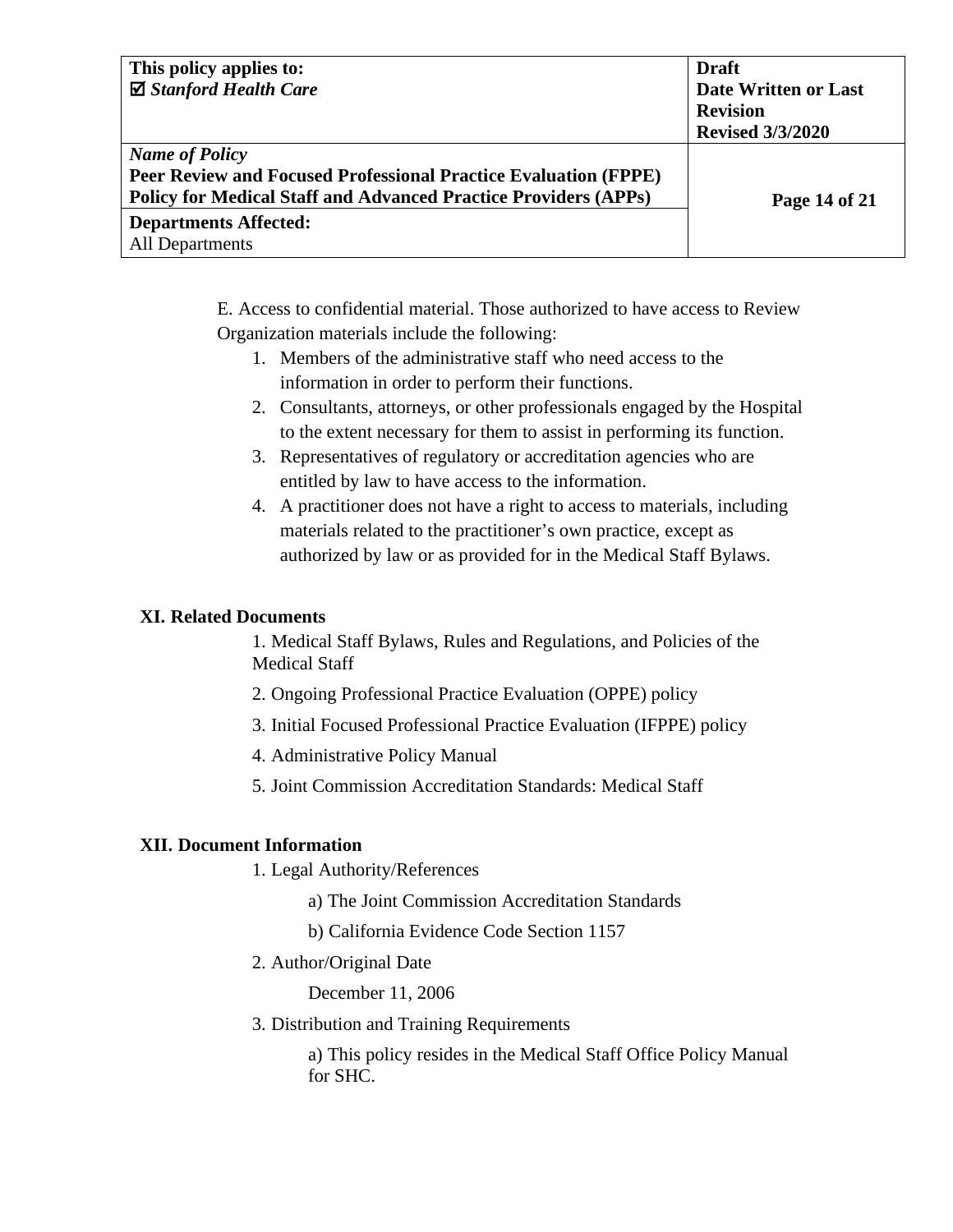| This policy applies to:                                                | <b>Draft</b>            |
|------------------------------------------------------------------------|-------------------------|
| $\boxtimes$ Stanford Health Care                                       | Date Written or Last    |
|                                                                        | <b>Revision</b>         |
|                                                                        | <b>Revised 3/3/2020</b> |
| <b>Name of Policy</b>                                                  |                         |
| <b>Peer Review and Focused Professional Practice Evaluation (FPPE)</b> |                         |
| <b>Policy for Medical Staff and Advanced Practice Providers (APPs)</b> | Page 15 of 21           |
| <b>Departments Affected:</b>                                           |                         |
| <b>All Departments</b>                                                 |                         |

b) New documents or any revised documents will be distributed to physicians through the Medical Staff Office.

4. Review and Renewal Requirements

a) This policy will be reviewed and/or revised every three years or as required by change of law or practice.

5. Review and Revision History

a) Medical Staff Quality Assurance and Improvement Activities October 2002

b) Medical Staff Professional Practice Evaluation Policy December 2006

c) Chief of Staff, Care Improvement Committee, March 2020

6. Approvals

a) Care Improvement Committee – 5/13, 4/16

b) SHC Medical Executive Committee  $-6/13$ ,  $4/16$ ,  $3/20$ 

c) SHC Board of Directors  $-6/13$ ,  $4/16$ ,  $3/20$ 

Reference and Credit: The original PPEC policy dated 2006 was done in collaboration with Lucille Packard Children's Hospital and was based on the Sample Medical Staff Peer Review Policy location in Effective Peer Review: A Practical Design to Contemporary Design was done with written consent. 1

<sup>1</sup> Effective Peer Review: A Practical Design to Contemporary Design, Second Edition, HCPro, Massachusetts

*"This document is intended for use by staff of Stanford Hospital & Clinics. No representations or warranties are made for outside use. Not for outside reproduction or publication without permission.*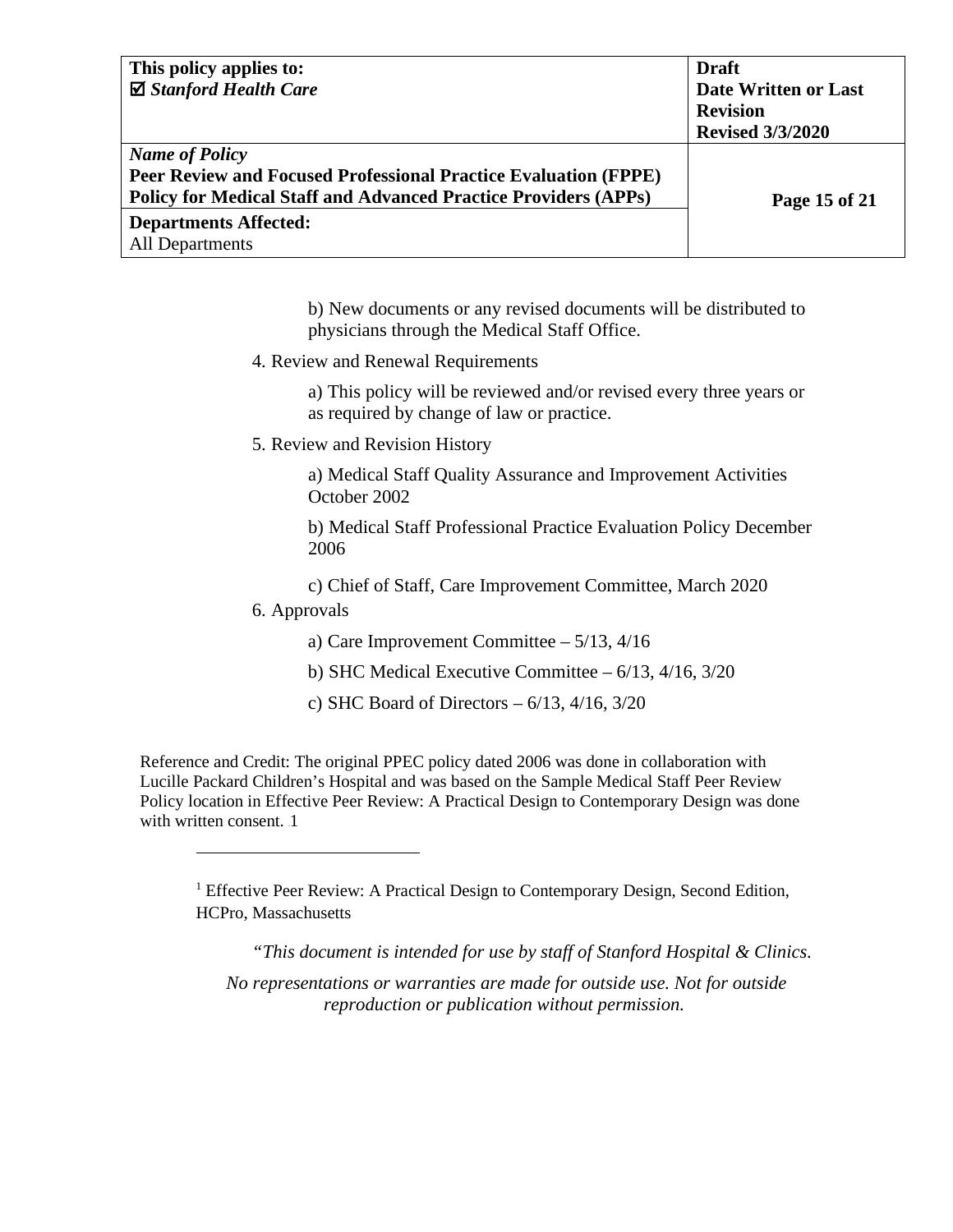| This policy applies to:                                                | <b>Draft</b>            |
|------------------------------------------------------------------------|-------------------------|
| $\boxtimes$ Stanford Health Care                                       | Date Written or Last    |
|                                                                        | <b>Revision</b>         |
|                                                                        | <b>Revised 3/3/2020</b> |
| <b>Name of Policy</b>                                                  |                         |
| <b>Peer Review and Focused Professional Practice Evaluation (FPPE)</b> |                         |
| <b>Policy for Medical Staff and Advanced Practice Providers (APPs)</b> | Page 16 of 21           |
| <b>Departments Affected:</b>                                           |                         |
| All Departments                                                        |                         |

**APPENDIX A** CARE REVIEW COMMITTEE REPORTING STRUCTURE

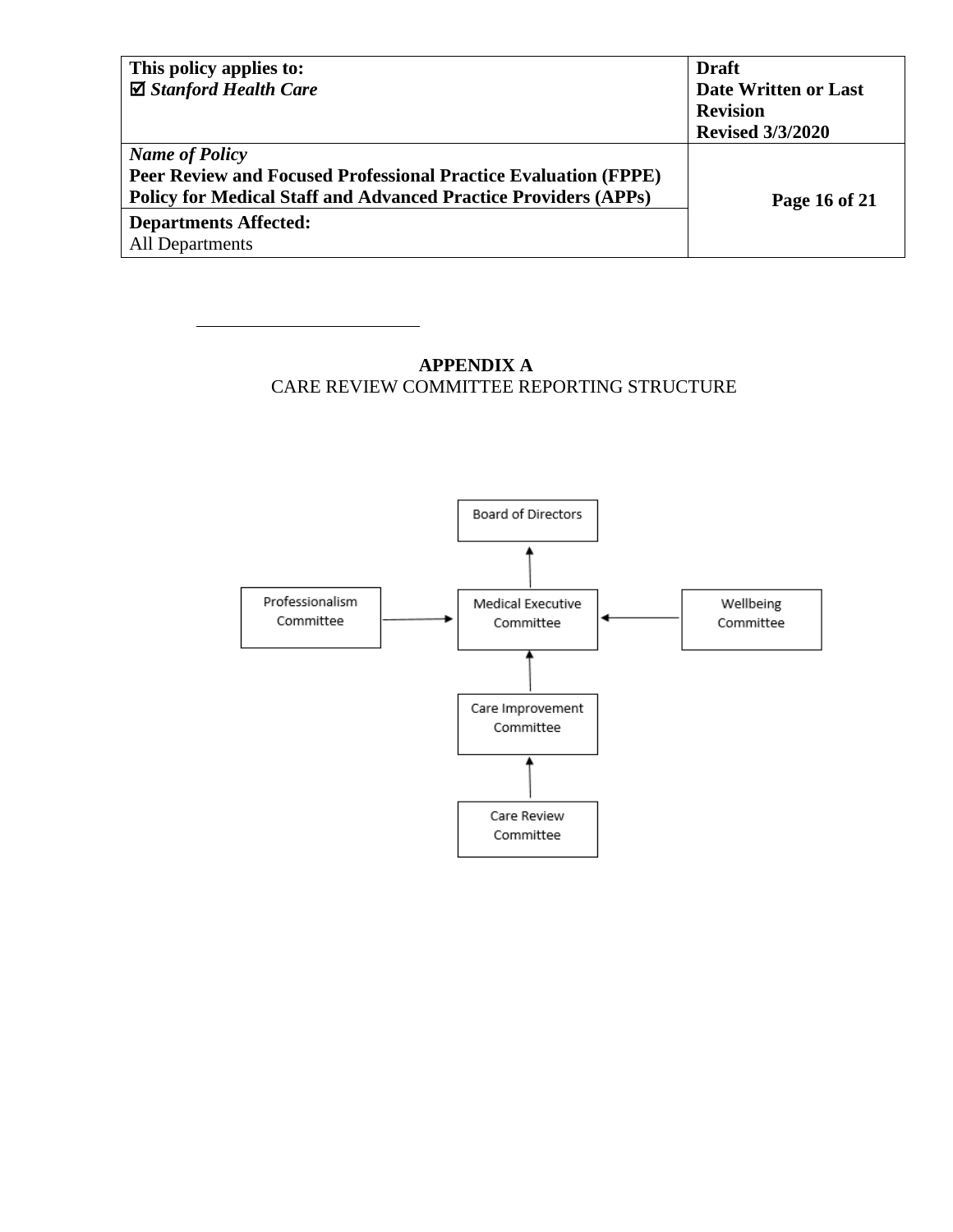| This policy applies to:                                                | <b>Draft</b>            |
|------------------------------------------------------------------------|-------------------------|
| $\boxtimes$ Stanford Health Care                                       | Date Written or Last    |
|                                                                        | <b>Revision</b>         |
|                                                                        | <b>Revised 3/3/2020</b> |
| <b>Name of Policy</b>                                                  |                         |
| <b>Peer Review and Focused Professional Practice Evaluation (FPPE)</b> |                         |
| <b>Policy for Medical Staff and Advanced Practice Providers (APPs)</b> | Page 17 of 21           |
| <b>Departments Affected:</b>                                           |                         |
| All Departments                                                        |                         |

#### **APPENDIX B**

# Taxonomy of Teams & Human Factors

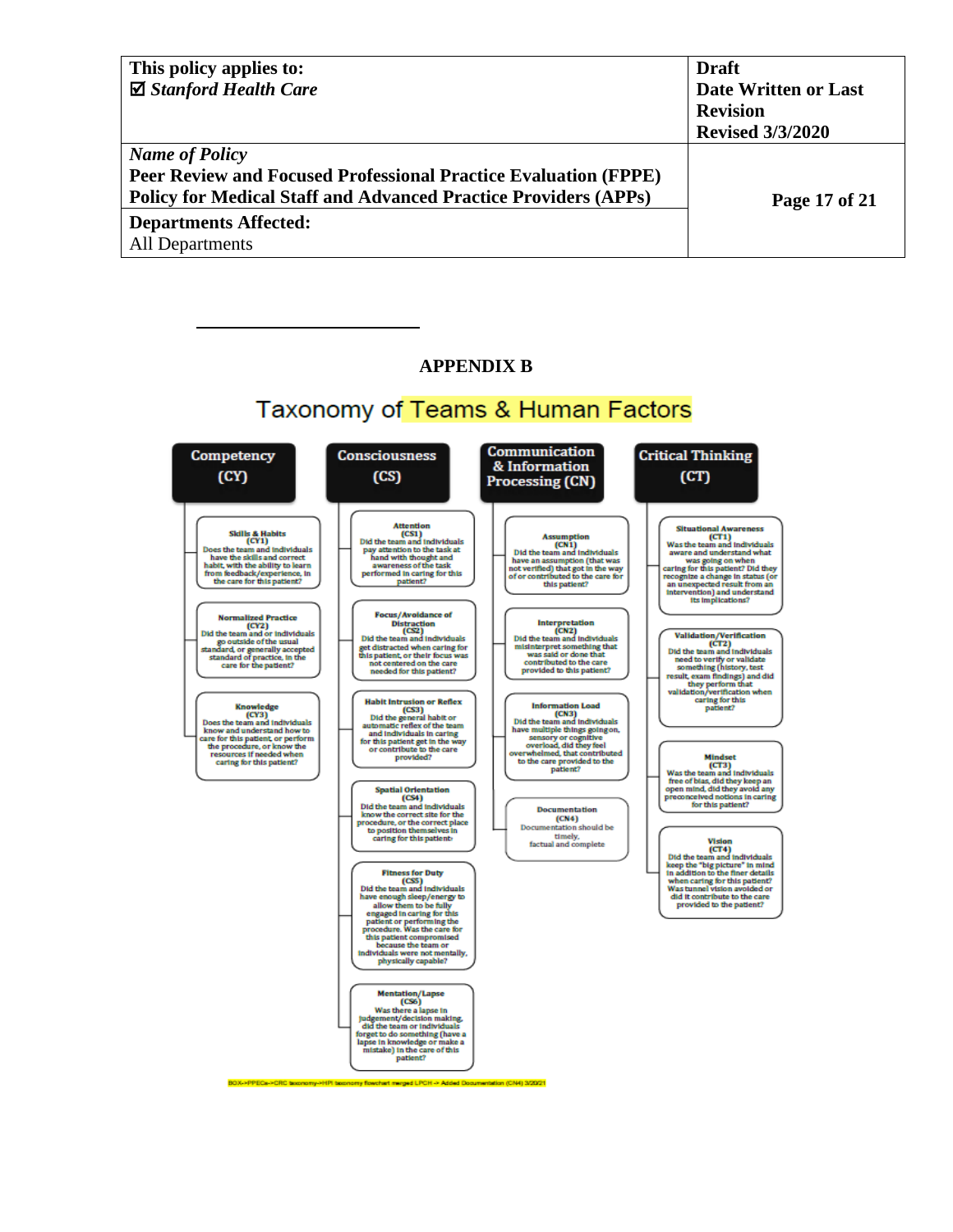| This policy applies to:                                                | <b>Draft</b>                |
|------------------------------------------------------------------------|-----------------------------|
| $\boxtimes$ Stanford Health Care                                       | <b>Date Written or Last</b> |
|                                                                        | <b>Revision</b>             |
|                                                                        | <b>Revised 3/3/2020</b>     |
| <b>Name of Policy</b>                                                  |                             |
| <b>Peer Review and Focused Professional Practice Evaluation (FPPE)</b> |                             |
| <b>Policy for Medical Staff and Advanced Practice Providers (APPs)</b> | Page 18 of 21               |
| <b>Departments Affected:</b>                                           |                             |
| All Departments                                                        |                             |

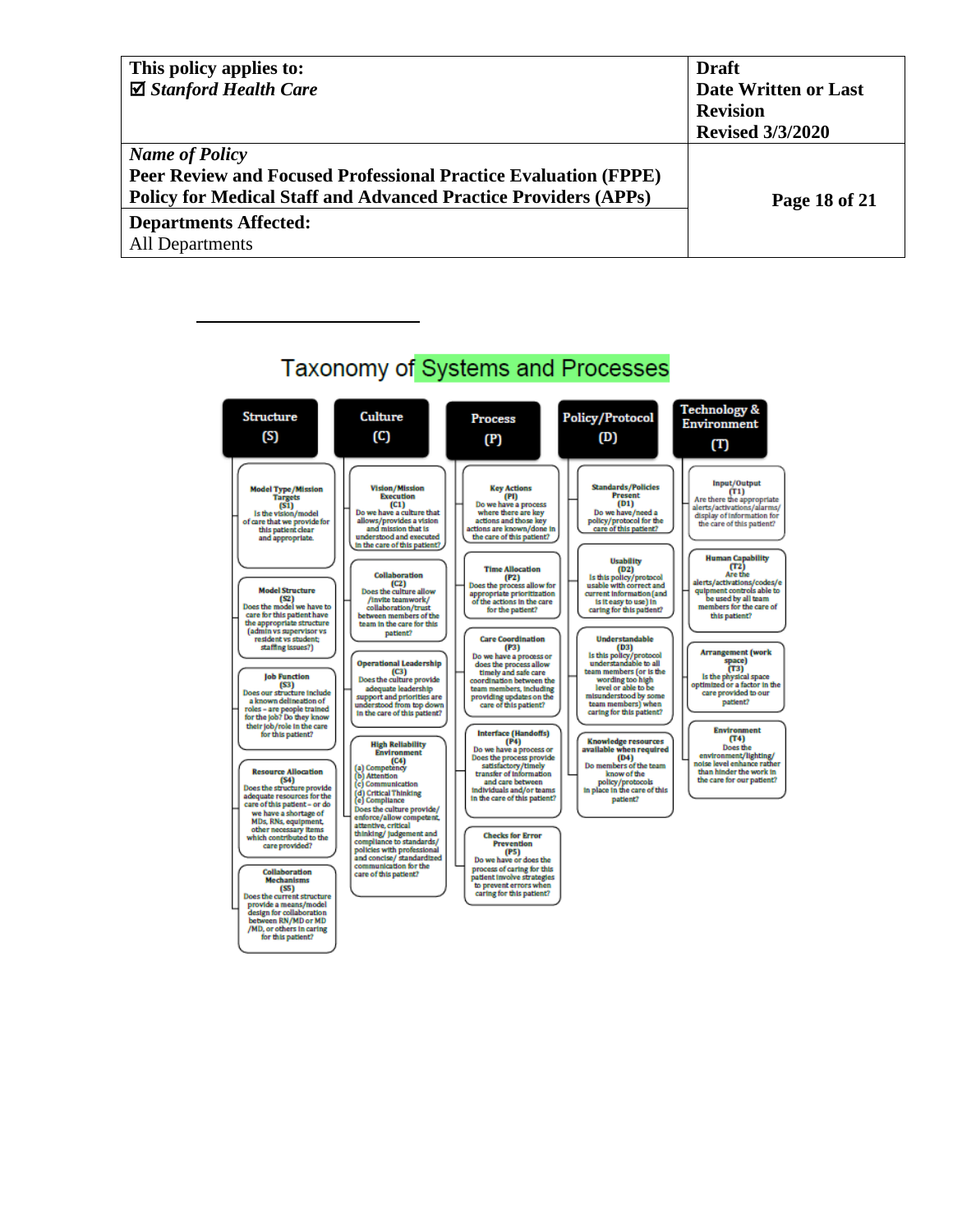| This policy applies to:                                                | <b>Draft</b>            |
|------------------------------------------------------------------------|-------------------------|
| $\boxtimes$ Stanford Health Care                                       | Date Written or Last    |
|                                                                        | <b>Revision</b>         |
|                                                                        | <b>Revised 3/3/2020</b> |
| <b>Name of Policy</b>                                                  |                         |
| <b>Peer Review and Focused Professional Practice Evaluation (FPPE)</b> |                         |
| <b>Policy for Medical Staff and Advanced Practice Providers (APPs)</b> | Page 19 of 21           |
| <b>Departments Affected:</b>                                           |                         |
| <b>All Departments</b>                                                 |                         |

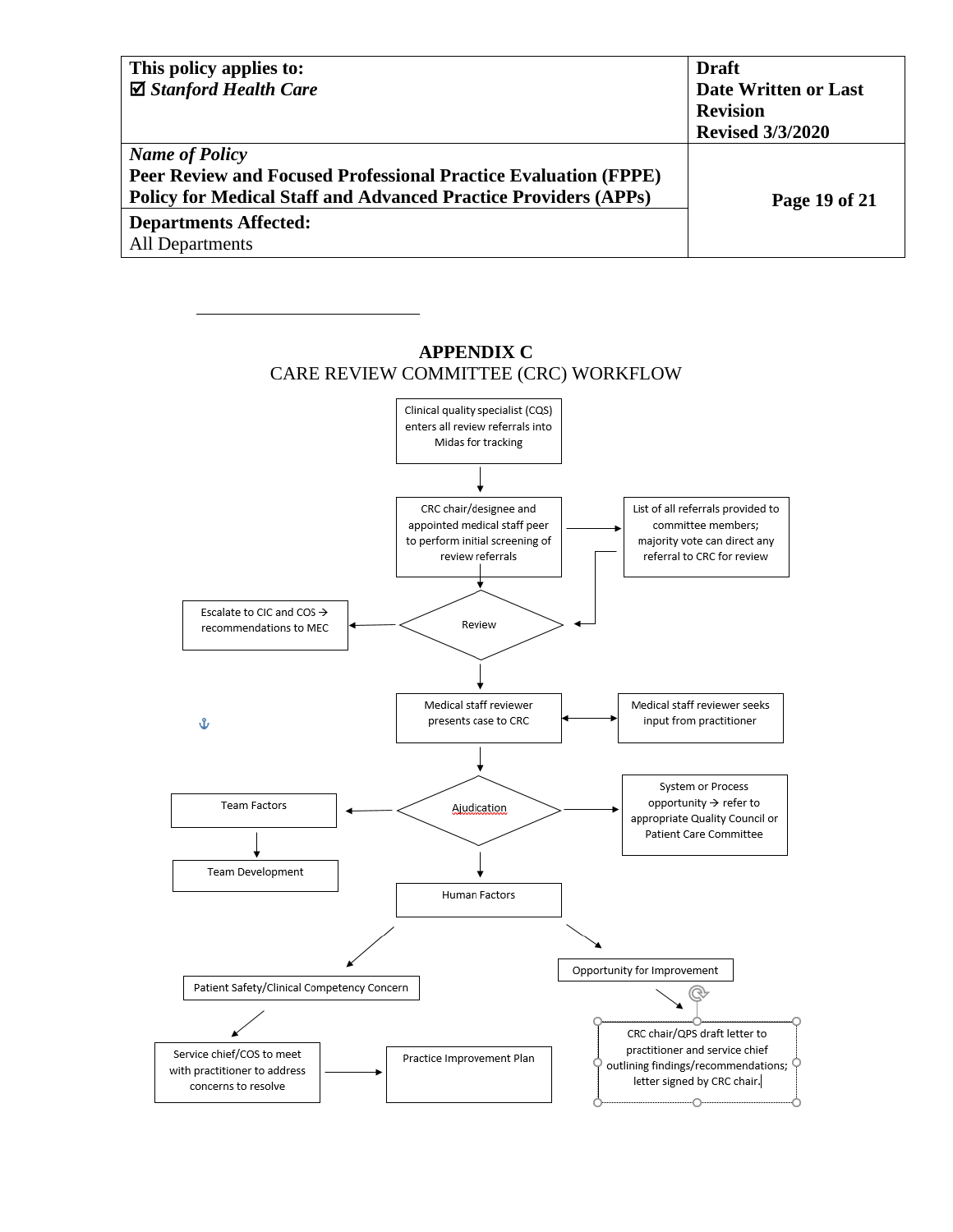| This policy applies to:                                                | <b>Draft</b>            |
|------------------------------------------------------------------------|-------------------------|
| $\boxtimes$ Stanford Health Care                                       | Date Written or Last    |
|                                                                        | <b>Revision</b>         |
|                                                                        | <b>Revised 3/3/2020</b> |
| <b>Name of Policy</b>                                                  |                         |
| <b>Peer Review and Focused Professional Practice Evaluation (FPPE)</b> |                         |
| <b>Policy for Medical Staff and Advanced Practice Providers (APPs)</b> | Page 20 of 21           |
| <b>Departments Affected:</b>                                           |                         |
| <b>All Departments</b>                                                 |                         |

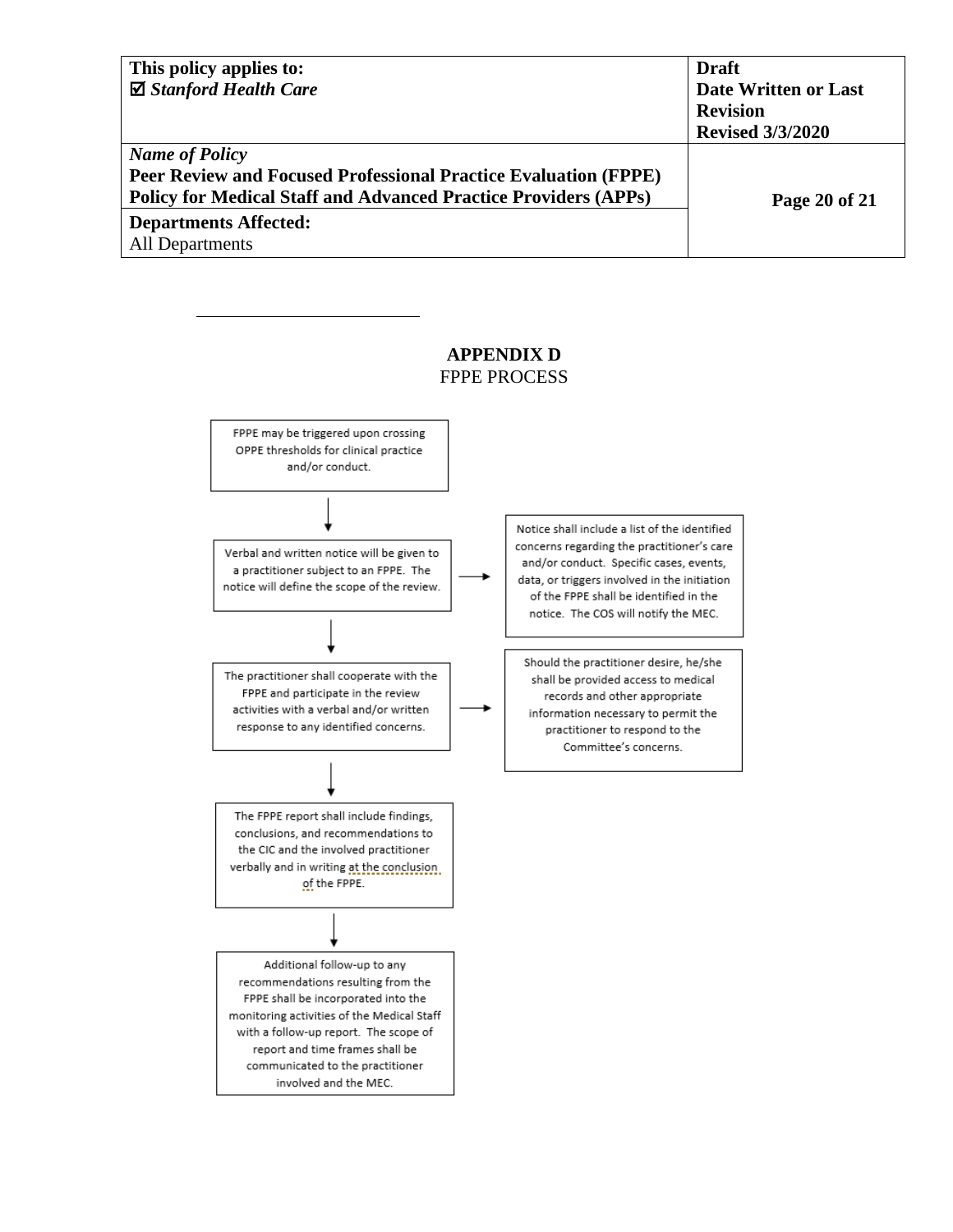| This policy applies to:                                                | <b>Draft</b>            |
|------------------------------------------------------------------------|-------------------------|
| $\boxtimes$ Stanford Health Care                                       | Date Written or Last    |
|                                                                        | <b>Revision</b>         |
|                                                                        | <b>Revised 3/3/2020</b> |
| <b>Name of Policy</b>                                                  |                         |
| <b>Peer Review and Focused Professional Practice Evaluation (FPPE)</b> |                         |
| <b>Policy for Medical Staff and Advanced Practice Providers (APPs)</b> | Page 21 of 21           |
| <b>Departments Affected:</b>                                           |                         |
| All Departments                                                        |                         |

### **APPENDIX E** EVIDENCE CODE 1157

#### **Evidence Code 1157**

Protection from Discovery of Peer Review Records & Proceedings

Neither the proceedings nor the records of organized committees of medical [...] staffs in hospitals, or of a peer review body, as defined in Section 805 of the Business and Professions Code, having the responsibility of evaluation and improvement of the quality of care rendered in the hospital, or for that peer review body, [...] shall be subject to discovery. Cal. Evid. Code, § 1157, subd. (a)

#### What Is Evidence Code Section 1157?

Section 1157 prevents "discovery" in litigation and most formal and informal administrative proceedings and preserves the confidentiality of the proceedings and records of peer review bodies and their organized committees charged with evaluating and improving the quality of care rendered by certain health care professionals.<sup>1</sup>



The purpose of Section 1157 is to improve the quality of medical care in hospitals by encouraging candor among medical staff members evaluating patient care (note that it applies to all quality improvement activities, not just peer review), without the worry that participants may be compelled to testify or provide information in most legal proceedings.

Section 1157 generally provides broader protection than the attorney-client privilege as information can be shared for a valid purpose without waiving its protections. Its application and limitations are summarized in this document.

#### **What Does Section 1157 Protect?**

- "Proceedings" and "Records" protected by Section 1157 include:
	- o Records and minutes of peer review bodies (such as Medical Staff Committees, many foundations, health plans, group practices of a certain size).
		- o Credentials/quality and/or peer review files concerning individual practitioners.
	- Applications for privileges.  $\circ$
	- Records of all performance improvement activities.  $\circ$
	- o Discussions and deliberations within the confines or direction of Medical Staff Committees.
	- o The identity of Medical Staff Committee members.
- "Proceedings" and "Records" do not include:
	- o Hospital files (but clearly marked Medical Staff documents in hospital files remain protected).
	- The fact that peer review occurred.  $\circ$
	- o Information not derived from an investigation into and review of quality of care.
	- o Patient charts.

<sup>&</sup>lt;sup>1</sup> "Organized committees of medical staffs" include all committees focused on evaluation or improvement of quality of care, e.g., not just the Medical Executive Committee or Credentialing Committee, but would include Well-being committee, Departmental committees and Quality Assurance committees.